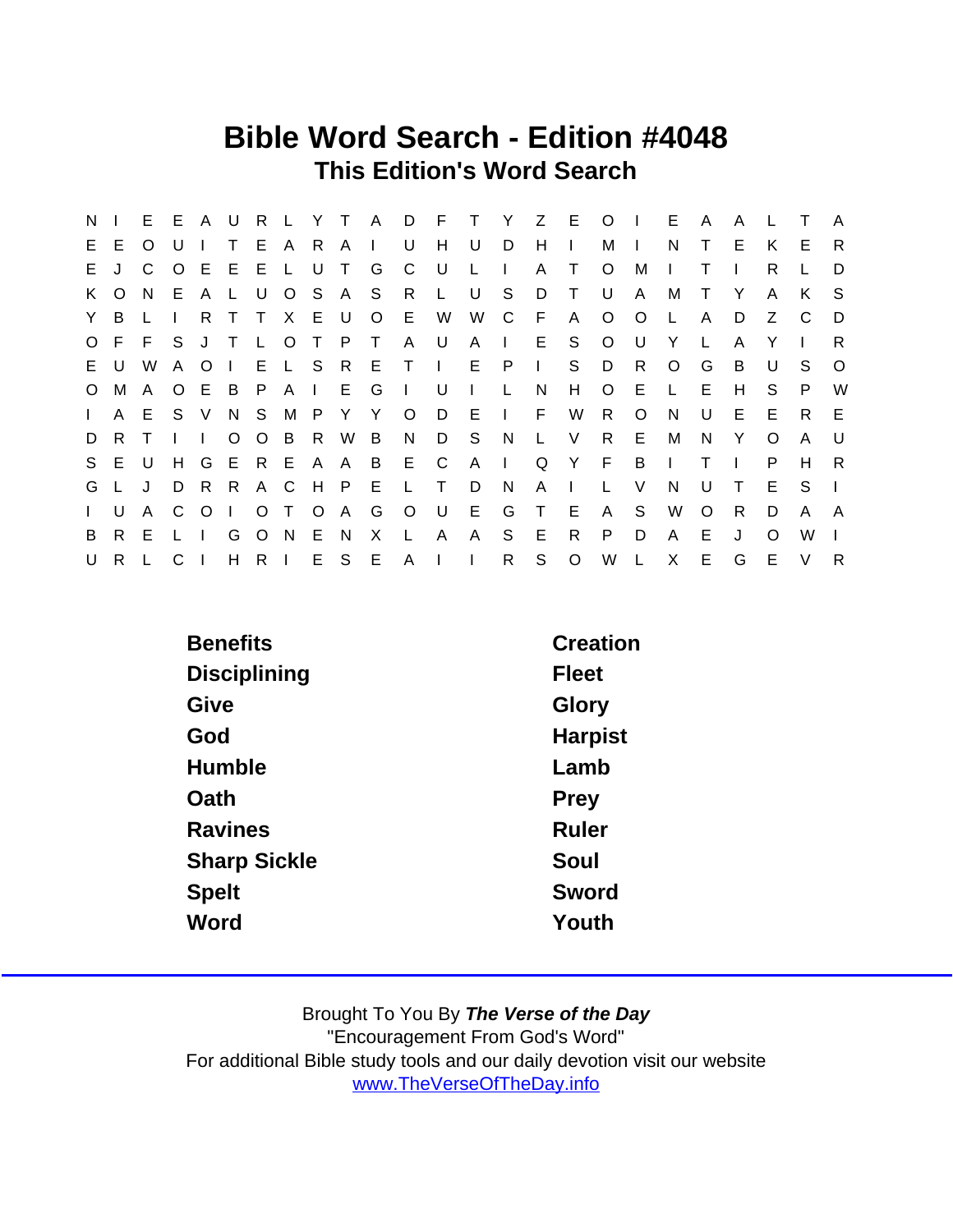## Bible Word Search - Edition #4048 Word Search Answer Guide

| n i          |              |              |              |                             |         |       |                    |     |       |                     |               |                           |              |                |                |              | e e a u r l y t a d f t y z e o i |              | e            | a            | a        | $\mathbf{L}$ | $^{\dagger}$ | a            |
|--------------|--------------|--------------|--------------|-----------------------------|---------|-------|--------------------|-----|-------|---------------------|---------------|---------------------------|--------------|----------------|----------------|--------------|-----------------------------------|--------------|--------------|--------------|----------|--------------|--------------|--------------|
| e            | e            | o u          |              | $\mathbf{1}$                |         | T e a |                    |     | r a i |                     | $\mathsf{u}$  | h                         | <b>u</b>     | D              | H.             | $\mathbf{I}$ | m                                 | - i -        | n.           | t            | e        | k            | E            |              |
| e            |              |              | $C$ $O$      | E.                          | e e l   |       |                    |     | u t   | g                   | C             | <b>u</b>                  | $\mathbf{I}$ | $\sim 1$ .     | a              | $\mathsf{T}$ | $\circ$                           | m            | i.           | t            | Ť.       | $\mathsf{r}$ |              | d            |
| k.           | $\mathsf{o}$ |              |              |                             |         |       | n E a L U O S a s  |     |       |                     | R             | $\mathbf{1}$              | <b>u</b>     | S              | $\mathsf{d}$   | $-t$         | U                                 | a            | m            | $\mathsf{t}$ | <b>V</b> | a            | K            | S.           |
| y.           | b            | $\mathsf{L}$ | $\mathbf{i}$ |                             |         |       | r t T x e u o      |     |       |                     | E             | <b>W</b>                  | W            | $\mathbf{C}$   | f              | a            | $\circ$                           | $\circ$      | $\mathbb{R}$ | a            | d        | Z.           | - C          | - D          |
|              | o Ffsit      |              |              |                             |         | L o   |                    |     | T P t |                     | A             | <b>u</b>                  | a            | $\mathbb{R}^n$ | e              | S            | $\circ$                           | <b>u</b>     | Y            | $\perp$      | a        | $\mathsf{V}$ | $\mathbf{I}$ | R.           |
| e            | <b>u</b>     | W            | $\mathbf{a}$ | o i                         |         |       | E L S R e          |     |       |                     | Ti            |                           | e            | $\mathsf{P}$   | $\blacksquare$ | S            | d                                 | $\mathsf{r}$ | $\circ$      | G            | B        | $\mathbf{u}$ | S.           | $\circ$      |
| $\circ$      |              |              |              |                             |         |       | ma o E b P A I E g |     |       |                     |               | lui L                     |              |                | n              | h o          |                                   | e            | L.           | E            | H        | S.           | P.           | W            |
| $\mathbf{i}$ | $\mathsf{A}$ |              |              |                             |         |       |                    |     |       | e s V n S M P Y y O |               | $\mathsf{d}$              |              | e I f          |                | W            | r                                 | $\circ$      | N            | U            | E        | $\mathbf{e}$ | R.           | e            |
| d            |              |              |              | RTII                        |         |       | o o B R w b        |     |       |                     |               | N d s                     |              | N,             | $\mathbf{I}$   | V            | R                                 | E.           | M            | N.           | <b>y</b> | $\circ$      | $\mathsf{A}$ | <b>u</b>     |
| S            | E            | u            | H G          |                             |         |       | er e A a b         |     |       |                     | e c           |                           |              | $a \mid$       | $\mathsf{q}$   | Y F          |                                   | B            | $\Box$       | t            | - i -    | p            | H            | $\mathsf{r}$ |
| g            | $L$ i        |              | D            |                             |         |       | r r a c H p e      |     |       |                     | and the state | t                         | d            | N              | a              | $\mathbf{I}$ | $\mathsf{L}$                      | $\vee$       | n.           | $\mathbf{u}$ | t        | $\mathbf{e}$ | S.           | -i-          |
| i.           | U            |              |              |                             | a c O i |       |                    |     |       | o t o a g o         |               | $\mathsf{u}$              | e            |                | G T            | E            | A –                               | S.           | W            | $\circ$      | R.       | D            | a            | - a          |
| b            | $\mathsf{R}$ | e e          | $\mathbf{I}$ | $\mathbf{H}^{\mathrm{max}}$ |         |       | Gonenx             |     |       |                     | $\Box$        | a                         |              | a S e          |                | $\mathsf{R}$ | p                                 | $\mathsf{d}$ | a            | e            | -i -     | $\mathbf{o}$ | W            | - i          |
| <b>u</b>     | r I          |              | $\mathbf{C}$ | Ť.                          |         |       | h r i              | e s |       | e                   | a             | $\mathbf{i}$ $\mathbf{i}$ |              | $\mathbf{r}$   | S              | $\circ$      | W                                 | $\mathbf{L}$ | $\mathsf{X}$ | $\mathbf{e}$ | g        | $\mathbf{e}$ | $\mathsf{v}$ |              |

- Benefits: Diagonal **Creation: Vertical** Disciplining: Vertical Fleet: Diagonal Give: Vertical **Give:** Vertical Cive: Diagonal God: Diagonal **Harpist: Vertical** Humble: Diagonal Lamb: Vertical Oath: Diagonal Prey: Vertical Ravines: Diagonal Ravines: Networkship Ruler: Vertical Sharp Sickle: Vertical Soul: Horizontal Spelt: Vertical Sword: Horizontal Word: Vertical **Word: Vertical** Word: Vertical Annual Vouth: Diagonal
-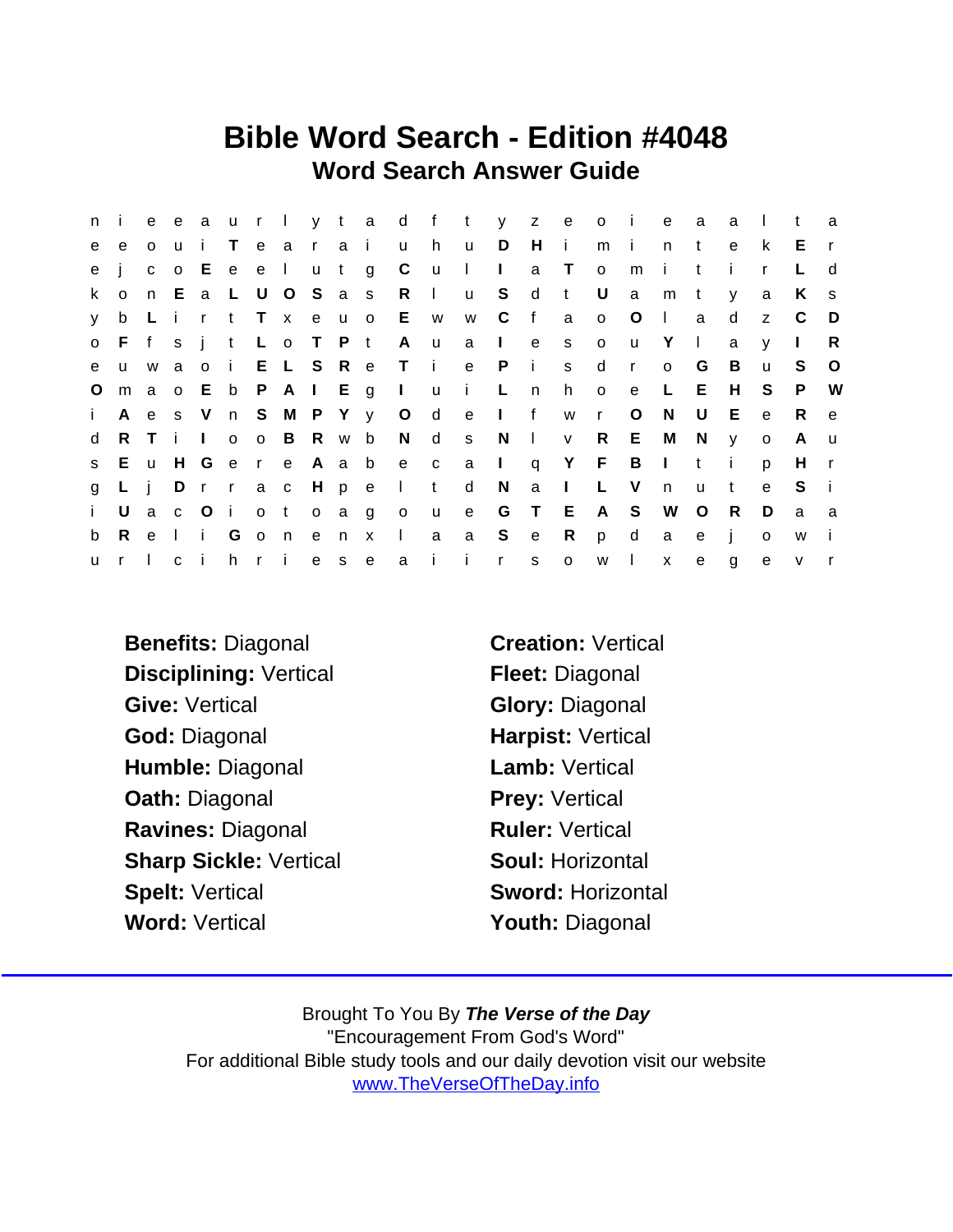# Bible Word Search - Edition #4048 Words Used And Their Definitions

### **Benefits**

Being of an advantage to or helping someone; Advantages

#### **Creation**

Something that which was made; usually refers to the material world constructed by God.

**Disciplining Instructing** 

#### Fleet

The largest organization of war ships under the command of a single officer

#### **Give**

To hand something over to someone

#### Glory

The splendor of something or someone.

#### God

His name in Hebrew is YHVH, often pronounced as Yahweh or Jehovah; Only deity worshiped by the Israelites; Main person of the Godhead in the Trinity

**Harpist** 

A person who plays a harp

#### **Humble**

An act of appropriately acknowledging one's true state; usually refers to the act of "lowering" oneself relative to others.

#### Lamb

A baby sheep, often used in sacrifices under the old covenant; A term used to refer to Jesus if capitalized